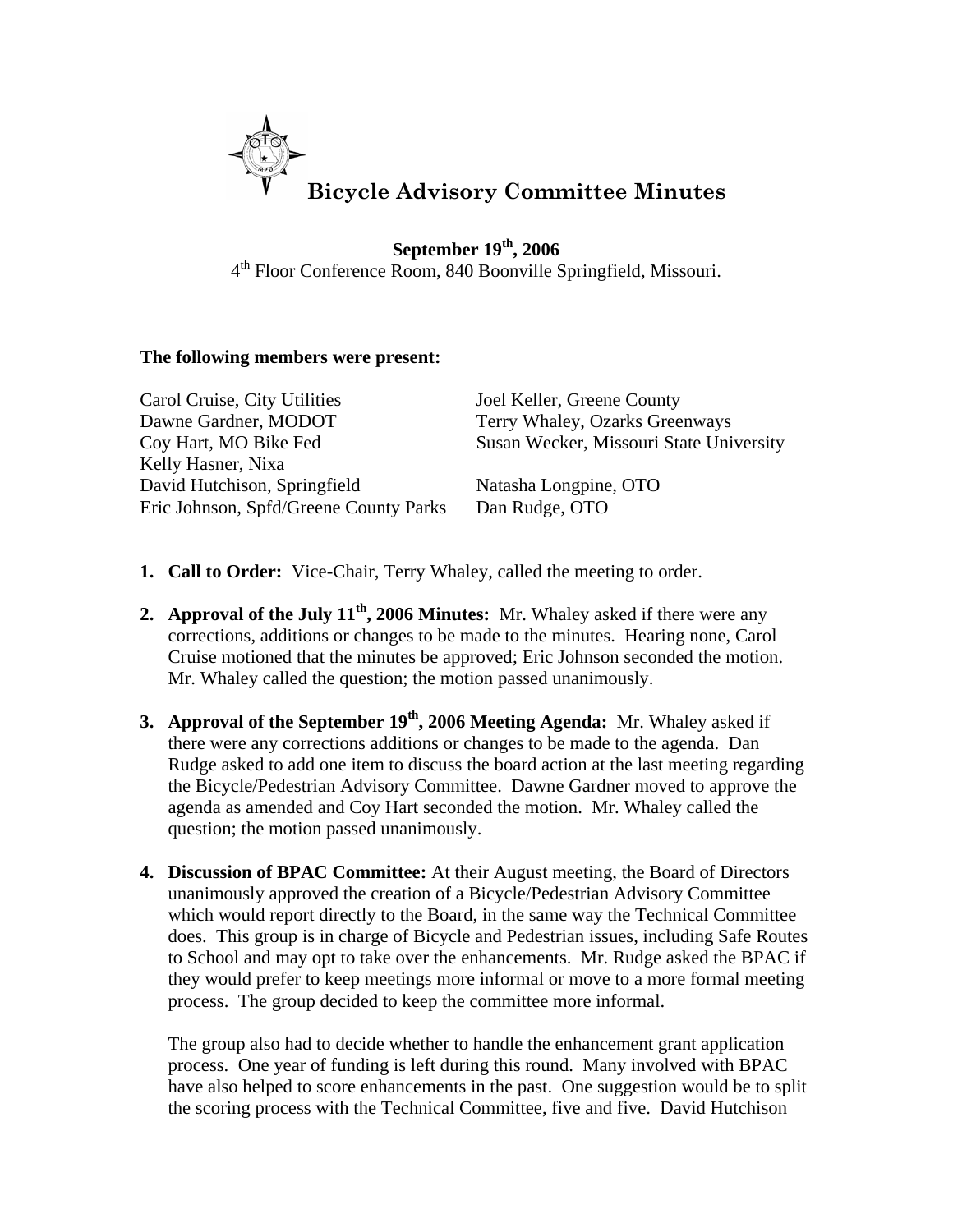motioned to accept this suggestion, and Carol Cruise seconded. The motion passed unanimously.

**5. Safe Routes to School Update:** Mr. Rudge discussed the state level Safe Routes to School grant applications. The application round is supposed to open this fall. These will be going through the highway safety division at MoDOT. Mr. Rudge has expressed the opinion at the state level that these dollars should be used to develop a proper SRTS program, however the OTO BPAC recommendations were not undertaken. The Missouri Highways and Transportation Commission would like to work toward aligning Safety with the other facets of MoDOT.

Ozark Greenways has taken the lead for SRTS for the OTO jurisdiction. Already, Ozark Greenways has requested \$25,000 through an enhancement application to begin implementing Safe Routes to School. This has been awarded. Ozark Greenways would like to build the momentum of the trail system as a safe route to school. This project will also look at what can be done in each jurisdiction as well as some generically uniform implementation solutions.

SRTS also provides the opportunity to promote the bus system. Any SRTS project is valid at the K-8 level. Currently, Ozark Greenways has picked the Frisco Highline Trail and will have signs indicating this. The Springfield City Council is also eager to help. A joint meeting was held between City of Springfield management and the school board as well. It has been agreed that for real success, the movement must start at top.

Feedback from the demonstrations at the local PTAs has identified the need for a simplified guidebook on how to get started. Schools don't necessarily know what techniques are available. A 4 to 5 page guidebook would be more helpful than the comprehensive book available online. Safety assessments would also help. Mr. Rudge indicated that education needs to be done on the 4 "E's" besides engineering.

David Hutchison mentioned that Springfield Public Schools has a committee to address these issues, as well as a manual for deciding what measures are appropriate. Mr. Whaley mentioned that there are many existing groups for child safety.

A discussion followed on the best time to make presentations. There is a question as to what is more effective for the time required to implement. One suggestion is to start with the PTAs at each school which would take a time commitment, versus implementing safety strategies into existing programs.

There are also issues surround Missouri State University in regards to signage and bus information. One concern was that funding stopped at the  $8<sup>th</sup>$  grade level. There are numerous universities in town which would benefit from increased Bike/Ped connectivity.

Mr.'s Whaley and Rudge will work to meet with the School Board.